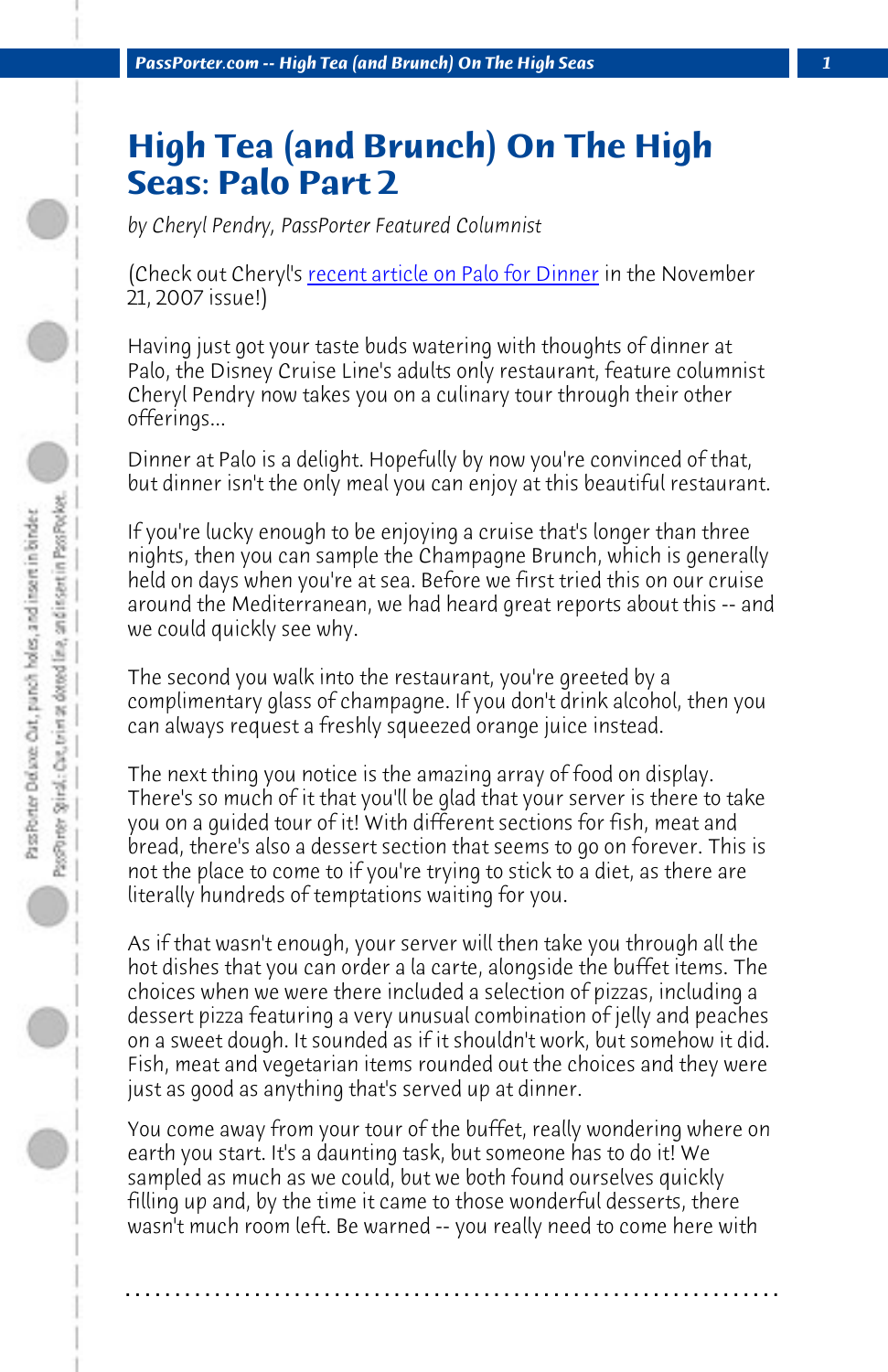an empty stomach to fully enjoy what's on offer here and one thing's for sure, you won't leave here hungry.

Something else well worth sampling at Palo is the High Tea, traditionally offered on the 7-night and longer sailings, whether you're a tea fan or not. As a Brit, I love my cup of tea morning, noon and night, but I'm very much a traditional tea drinker. If it's not my beloved brand of PG Tips, then it's not a proper cup of tea to me, but bravely I ventured forth to sample some of the unusual blends of tea that they have on offer. It's a daunting task, trying to pick one, when you really have no idea about the different types of tea, but our server was really helpful and found one that I was able to drink, although truth be told, it didn't come close to my PG Tips!

There's more to this experience than just tea though. This is a traditional afternoon tea and you can expect to be served up with finger sandwiches with some wonderful fillings. The cream cheese and cucumber, smoked salmon and sour cream and prawn sandwiches are exactly what you'd expect to be presented with at this type of meal, but the chicken and curry one is a bit of a surprise.

Then it's on to the scones, complete with your choice of cream and jam, and if there's any room left after all that lot, then desserts await you. The chocolate eclairs are lovely, but the real winner for us was the trifle. Never before have we had such a great trifle. In fact, it was so good that we went back for seconds. And that's the beauty here. At either the Champagne Brunch or the High Tea, if you want more, then all you have to do is ask and your server will bring more out to you.

Both meals are a real treat and fit in perfectly with the wonderful theming of both the Disney Magic and Wonder, allowing you to almost take a step back in time to days when these experiences were more commonplace.

Like the dinner at Palo, you do need to book in advance for these meals. If you're in staterooms category 1 -- 3, then you can book online at 105 days out, while Castaway Club members can book up to 90 days in advance. For everyone else, reservations can be made at 75 days out. There may also be reservations available when you board, but be sure to check that out as soon as you get on board. There's a \$10 charge for the champagne brunch at Palo, while High Tea incurs a \$5 per person charge. The only other charges are for any specialty drinks, smoothies, bottled water or alcoholic beverages (except for the complimentary glass of champagne) and any tip you want to add.

*About The Author: Cheryl and husband Mark live in England and love to*

**. . . . . . . . . . . . . . . . . . . . . . . . . . . . . . . . . . . . . . . . . . . . . . . . . . . . . . . . . . . . . . . . . .**